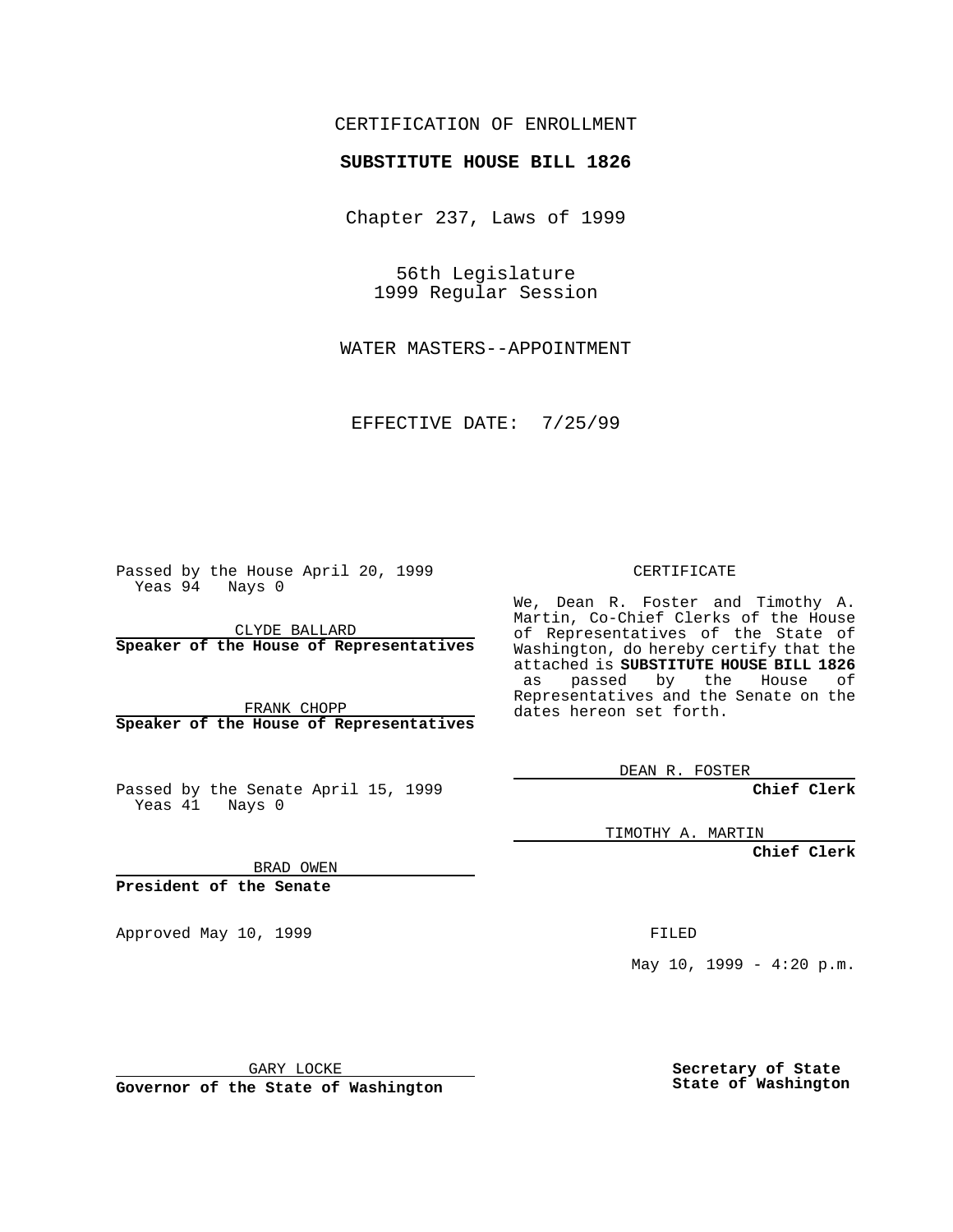## **SUBSTITUTE HOUSE BILL 1826** \_\_\_\_\_\_\_\_\_\_\_\_\_\_\_\_\_\_\_\_\_\_\_\_\_\_\_\_\_\_\_\_\_\_\_\_\_\_\_\_\_\_\_\_\_\_\_

\_\_\_\_\_\_\_\_\_\_\_\_\_\_\_\_\_\_\_\_\_\_\_\_\_\_\_\_\_\_\_\_\_\_\_\_\_\_\_\_\_\_\_\_\_\_\_

## AS AMENDED BY THE SENATE

Passed Legislature - 1999 Regular Session

#### **State of Washington 56th Legislature 1999 Regular Session**

**By** House Committee on Agriculture & Ecology (originally sponsored by Representatives Grant, Linville, Mastin and G. Chandler)

Read first time 03/02/1999.

AN ACT Relating to water masters; and amending RCW 90.03.060.

BE IT ENACTED BY THE LEGISLATURE OF THE STATE OF WASHINGTON:

 **Sec. 1.** RCW 90.03.060 and 1987 c 109 s 69 are each amended to read as follows:

 (1) Water masters shall be appointed by the department whenever it shall find the interests of the state or of the water users to require them. The districts for or in which the water masters serve shall be designated water master districts, which shall be fixed from time to time by the department, as required, and they shall be subject to revision as to boundaries or to complete abandonment as local conditions may indicate to be expedient, the spirit of this provision being that no district shall be created or continued where the need for the same does not exist. Water masters shall be supervised by the department, shall be compensated for services from funds of the department, and shall be technically qualified to the extent of understanding the elementary principals of hydraulics and irrigation, and of being able to make water measurements in streams and in open and closed conduits of all characters, by the usual methods employed for that purpose. Counties and municipal and public corporations of the